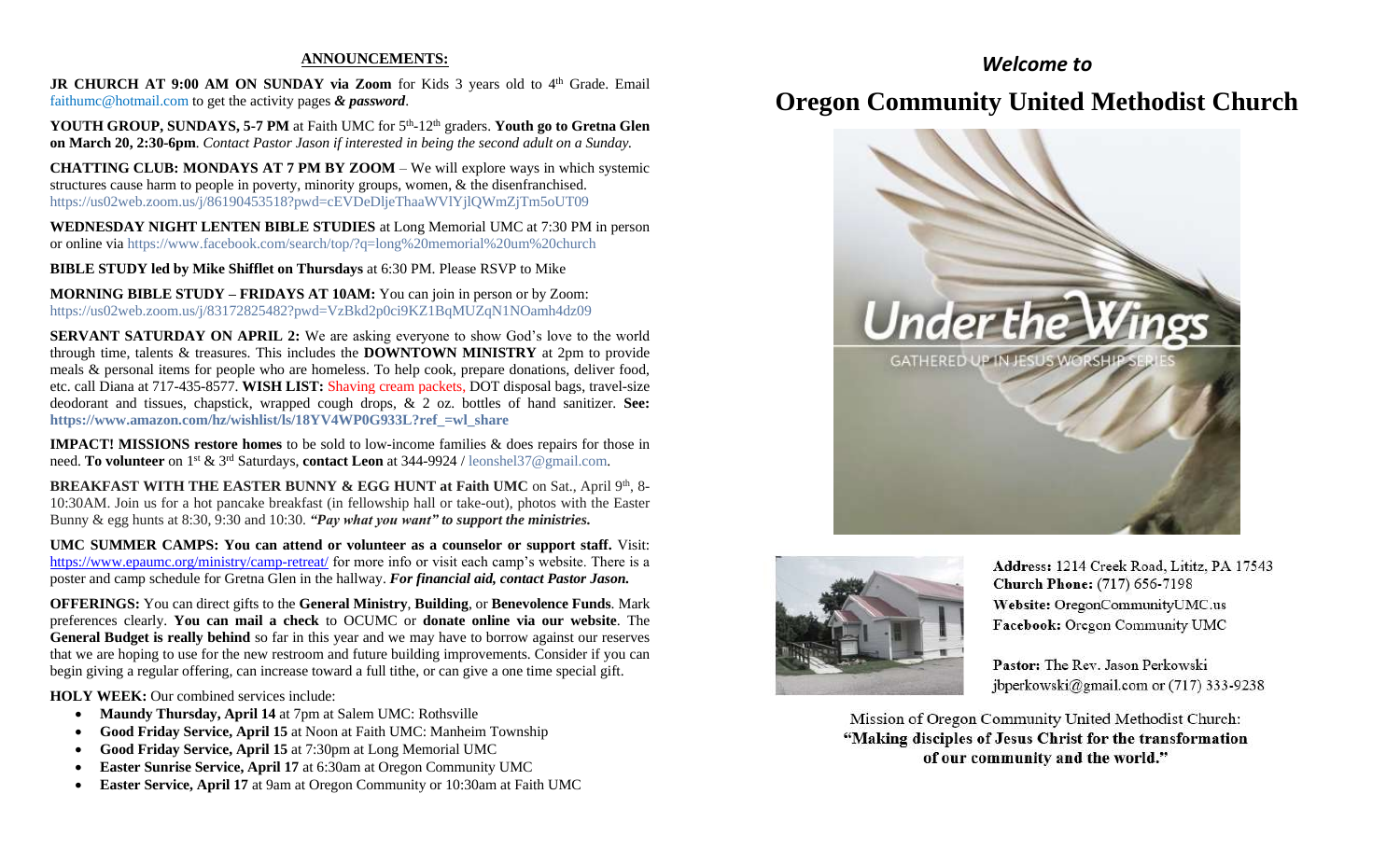### **SUNDAY WORSHIP IN THE SANCTUARY at 9:00 AM at Oregon Community UMC & BROADCAST at 10:30 AM from Faith UMC on Facebook & church websites.**

**OFFICE HOURS:** Pastor Jason is generally available Mon-Thurs from about 10-5pm. He is spending time with family from Friday at Noon through Saturday. If there is an emergency, please leave a detailed message by voicemail, text or email.